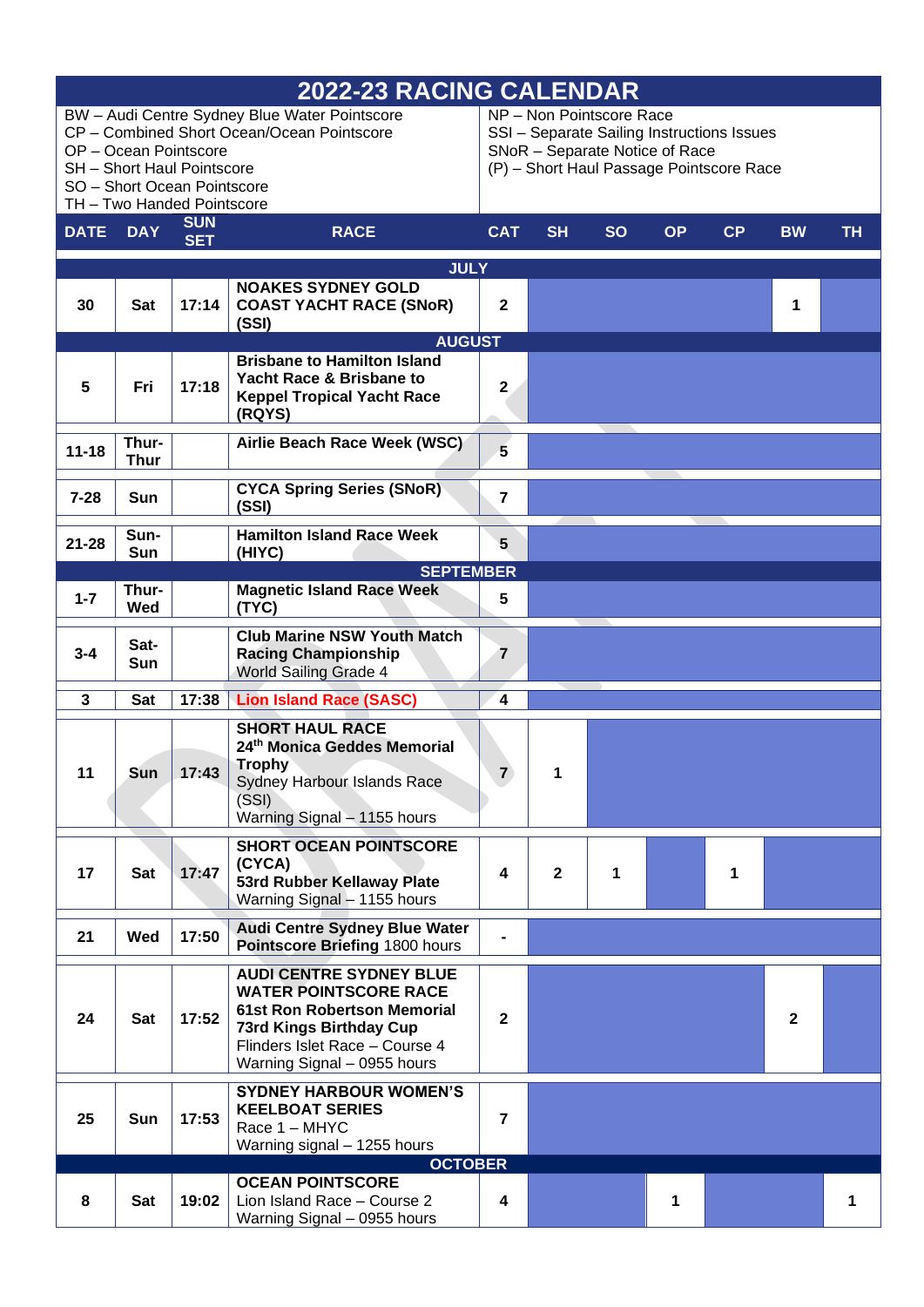| <b>DATE</b> | <b>DAY</b>  | <b>SUN</b><br><b>SET</b> | <b>RACE</b>                                                                                                                                                                                                          | <b>CAT</b>              | <b>SH</b> | <b>SO</b>      | <b>OP</b>    | CP           | <b>BW</b>               | <b>TH</b>    |
|-------------|-------------|--------------------------|----------------------------------------------------------------------------------------------------------------------------------------------------------------------------------------------------------------------|-------------------------|-----------|----------------|--------------|--------------|-------------------------|--------------|
| 14          | Fri         | 19:07                    | <b>AUDI CENTRE SYDNEY BLUE</b><br><b>WATER POINTSCORE RACE</b><br><b>The Tradewinds Trophy</b><br>Tollgate Island Race - Course 7<br>Warning Signal - 1855 hours                                                     | $\mathbf{2}$            |           |                |              |              | $\overline{\mathbf{3}}$ |              |
|             |             |                          | <b>SHORT HAUL NIGHT</b><br><b>HARBOUR RACE</b><br>Warning Signal - 1825 hours                                                                                                                                        | $5\phantom{.0}$         | 3         |                |              |              |                         |              |
| 22          | Sat         | 19:14                    | <b>SHORT OCEAN POINTSCORE</b><br>(RSYS) Gascoigne Cup (SSI)<br>Warning Signal - 1155 hours                                                                                                                           | $\overline{\mathbf{4}}$ | 4         | $\mathbf{2}$   |              |              |                         |              |
| 28          | Fri         | 19:19                    | <b>GIANT STEPS MHYC</b>                                                                                                                                                                                              | $\overline{7}$          |           |                |              |              |                         |              |
| $12 - 13$   | Sat-<br>Sun |                          | John Messenger Women's<br><b>Match Racing Regatta inc.</b><br><b>Australian Women's Match</b><br><b>Racing Championship</b><br>World Sailing Grade 3                                                                 | 7                       |           |                |              |              |                         |              |
| 29          | <b>Sat</b>  | 19:20                    | <b>OCEAN POINTSCORE</b><br>Botany Bay Race - Course 1<br>Warning Signal - 0955 hours                                                                                                                                 | 4                       |           |                | $\mathbf{2}$ | $\mathbf{2}$ |                         | $\mathbf{2}$ |
| 30          | Sun         | 19:21                    | <b>SYDNEY HARBOUR WOMEN'S</b><br><b>KEELBOAT SERIES</b><br>Race 2 - CYCA<br>Warning signal - 1255 hours                                                                                                              | $\overline{7}$          |           |                |              |              |                         |              |
|             |             |                          | <b>NOVEMBER</b>                                                                                                                                                                                                      |                         |           |                |              |              |                         |              |
| 5           | Sat         | 19:26                    | <b>SHORT OCEAN POINTSCORE</b><br>(MHYC)<br>Warning Signal - 1155 hours<br><b>SHORT HAUL POINTSCORE</b><br>64th Paul Royle Memorial<br><b>Trophy</b><br>Sydney to Pittwater - Course 9<br>Warning Signal - 1055 hours | 4<br>4                  | 5<br>(P1) | $\overline{3}$ |              |              |                         |              |
| 6           | Sun         | 19:27                    | <b>SHORT HAUL POINTSCORE</b><br>Pittwater to Sydney - Course 10<br>Warning Signal - 1055 hours                                                                                                                       | 4                       | 6<br>(P2) |                |              |              |                         |              |
| 11          | Fri         | 19:32                    | <b>ASX Refinitiv Regatta MHYC</b>                                                                                                                                                                                    | $\overline{7}$          |           |                |              |              |                         |              |
| 12          | Sat         | 19:33                    | <b>AUDI CENTRE SYDNEY BLUE</b><br><b>WATER POINTSCORE RACE</b><br>66th Janzoon Trophy<br>47th George Barton Trophy<br>Bird Island Race - Course 3<br>Warning Signal - 0955 hours                                     | $\mathbf{2}$            |           |                |              |              | 4                       |              |
| 18          | Fri         | 19:38                    | <b>Rotary SOLAS Charity Regatta</b><br>2021                                                                                                                                                                          | $\overline{7}$          |           |                |              |              |                         |              |
| 19          | Sat         | 19:39                    | <b>OCEAN POINTSCORE</b><br>Port Hacking Race - Course 3<br>Warning Signal - 0955 hours                                                                                                                               | 4                       |           |                | $\mathbf{3}$ | $\mathbf{3}$ |                         | 3            |
| 20          | Sun         | 19:40                    | <b>SYDNEY HARBOUR WOMEN'S</b><br><b>KEELBOAT SERIES</b><br>Race 3 - RSYS<br>Warning signal 1255 hours                                                                                                                | $\overline{7}$          |           |                |              |              |                         |              |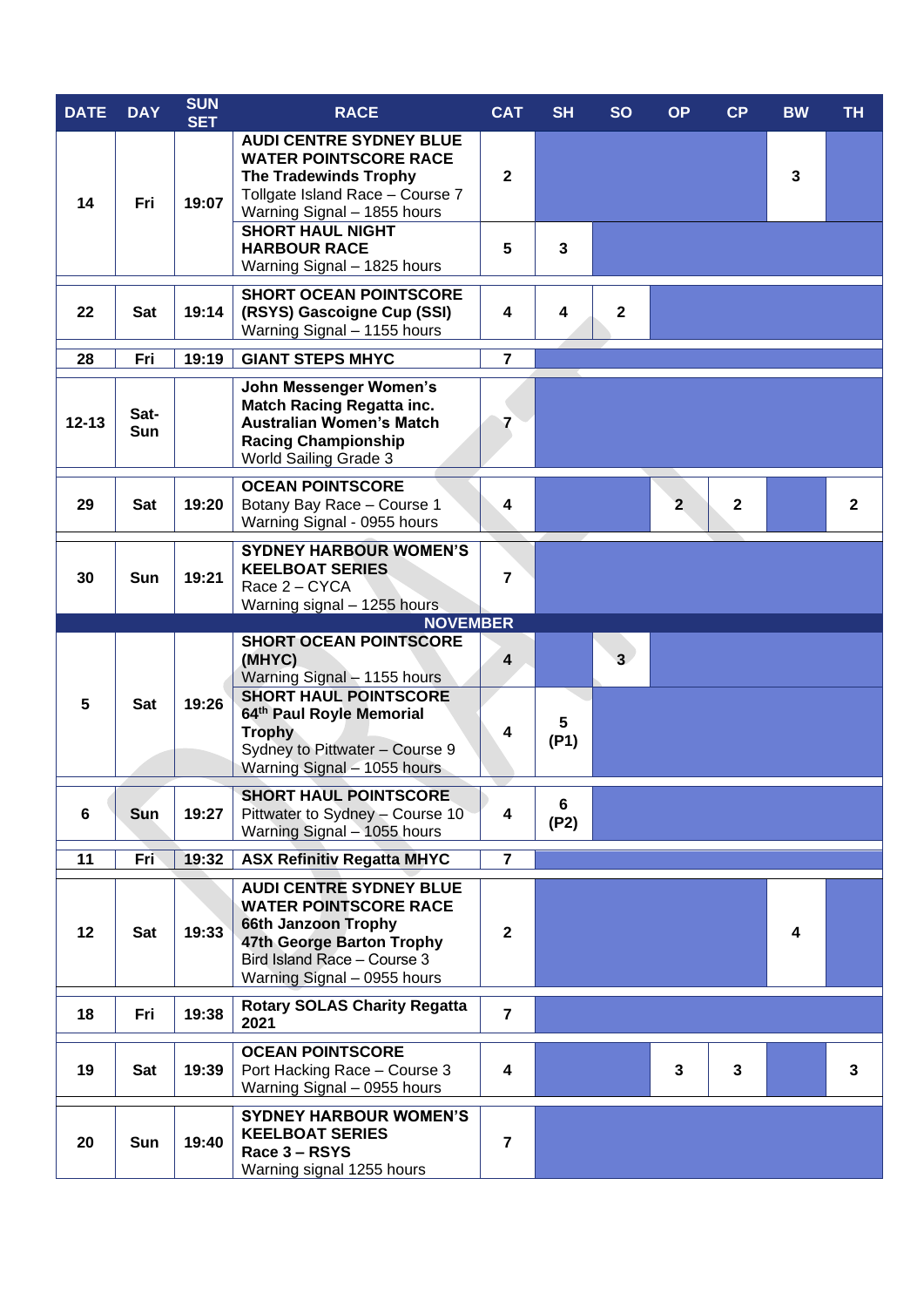| <b>DATE</b>    | <b>DAY</b>          | <b>SUN</b><br><b>SET</b> | <b>RACE</b>                                                                                                                                                                                                                                                                                            | <b>CAT</b>                                             | <b>SH</b> | <b>SO</b> | <b>OP</b> | CP | <b>BW</b> | <b>TH</b> |
|----------------|---------------------|--------------------------|--------------------------------------------------------------------------------------------------------------------------------------------------------------------------------------------------------------------------------------------------------------------------------------------------------|--------------------------------------------------------|-----------|-----------|-----------|----|-----------|-----------|
| $21 - 25$      | Mon-<br>Fri         |                          | <b>MUSTO International Youth</b><br><b>Match Racing Regatta</b><br><b>World Sailing Grade 2</b>                                                                                                                                                                                                        | $\overline{7}$                                         |           |           |           |    |           |           |
| 26             | <b>Sat</b>          | 19:46                    | MHYC SSORC (SSI) - Day 1                                                                                                                                                                                                                                                                               | 4                                                      |           |           |           |    |           |           |
| 27             | Sun                 | 19:47                    | MHYC SSORC (SSI) - Day 2                                                                                                                                                                                                                                                                               | $\boldsymbol{4}$                                       |           |           |           |    |           |           |
| $\mathbf{2}$   | Fri                 | 19:51                    | <b>AUDI CENTRE SYDNEY BLUE</b><br><b>WATER POINTSCORE</b><br>60th Halvorsen Brothers<br><b>Trophy</b><br>49th Woollahra Cup<br>EC "Boy" Messenger Memorial<br>Cabbage Tree Is - Course 1<br>Warning Signal 1855 hours<br><b>SHORT HAUL NIGHT</b><br><b>HARBOUR RACE</b><br>Warning Signal - 1825 hours | <b>DECEMBER</b><br>$\mathbf{2}$<br>5<br>$\overline{7}$ |           |           |           |    |           |           |
| 3              | Sat                 | 19:52                    | <b>SHORT OCEAN POINTSCORE</b><br>(RSYS) Morna Cup (SSI)<br>Warning Signal - 1155 hours                                                                                                                                                                                                                 | 4                                                      |           | 4         |           | 4  |           |           |
| $2 - 6$        | Fri -<br>Tue        |                          | <b>AUSTRALIAN MAXI</b><br><b>CHAMPIONSHIP (SNoR) (SSI)</b>                                                                                                                                                                                                                                             | $2^{\circ}$                                            |           |           |           |    |           |           |
| $6\phantom{1}$ | Tue                 | 19:55                    | <b>SOLAS BIG BOAT CHALLENGE</b><br>(SSI)                                                                                                                                                                                                                                                               | $\overline{7}$                                         |           |           |           |    |           |           |
| 10             | Sat                 | 19:58                    | <b>CYCA TROPHY (SNoR) (SSI)</b>                                                                                                                                                                                                                                                                        | 4                                                      |           |           | 5         |    |           |           |
| $9 - 11$       | Sat-<br>Sun         |                          | <b>SYDNEY HOBART CLASSIC</b><br>YACHT REGATTA (SNoR) (SSI)                                                                                                                                                                                                                                             | $\overline{7}$                                         |           |           |           |    |           |           |
| 26             | Mon                 | 20:07                    | 77th ROLEX SYDNEY HOBART<br>YACHT RACE (SNoR) (SSI)                                                                                                                                                                                                                                                    | 1                                                      |           |           |           |    | 6         |           |
|                |                     |                          | 2023                                                                                                                                                                                                                                                                                                   |                                                        |           |           |           |    |           |           |
|                |                     |                          | <b>JANUARY</b>                                                                                                                                                                                                                                                                                         |                                                        |           |           |           |    |           |           |
| $22 - 26$      | Sat-<br><b>Wed</b>  |                          | <b>Festival of Sails (RGYC)</b>                                                                                                                                                                                                                                                                        |                                                        |           |           |           |    |           |           |
| 22             | <b>Sun</b>          | 20:06                    | <b>SYDNEY HARBOUR WOMEN'S</b><br><b>KEELBOAT SERIES</b><br>Race 4 - RANSA<br>Warning signal - 1255 hours                                                                                                                                                                                               | $\overline{7}$                                         |           |           |           |    |           |           |
| 26             | <b>Thur</b>         | 20:04                    | <b>SHORT OCEAN POINTSCORE</b><br><b>&amp; OCEAN POINTSCORE</b><br>187th Australia Day Regatta<br>(SSI)<br><b>City of Sydney Cup (CYCA)</b><br>Warning Signal - 0955hrs                                                                                                                                 | $\overline{\mathbf{4}}$                                | 8<br>(P3) | 5         | 6         | 5  |           | 4         |
|                |                     |                          | <b>FEBRUARY</b><br><b>SHORT OCEAN POINTSCORE</b>                                                                                                                                                                                                                                                       |                                                        |           |           |           |    |           |           |
| 4              | Sat                 | 19:58                    | (MHYC)<br>Warning Signal - 1155 hours                                                                                                                                                                                                                                                                  | $\overline{\mathbf{4}}$                                |           | 6         |           |    |           |           |
| $4-5$          | Sat-<br>Sun         |                          | MC38 Regatta - Act 1                                                                                                                                                                                                                                                                                   | $\overline{7}$                                         |           |           |           |    |           |           |
| $5-9$          | Sun-<br><b>Thur</b> |                          | <b>Hardy Cup Match Racing</b><br><b>Regatta (RSYS)</b>                                                                                                                                                                                                                                                 | $\overline{7}$                                         |           |           |           |    |           |           |
| 10             | Fri                 |                          | <b>FRI Spurious Challenge MHYC</b>                                                                                                                                                                                                                                                                     | $\overline{7}$                                         |           |           |           |    |           |           |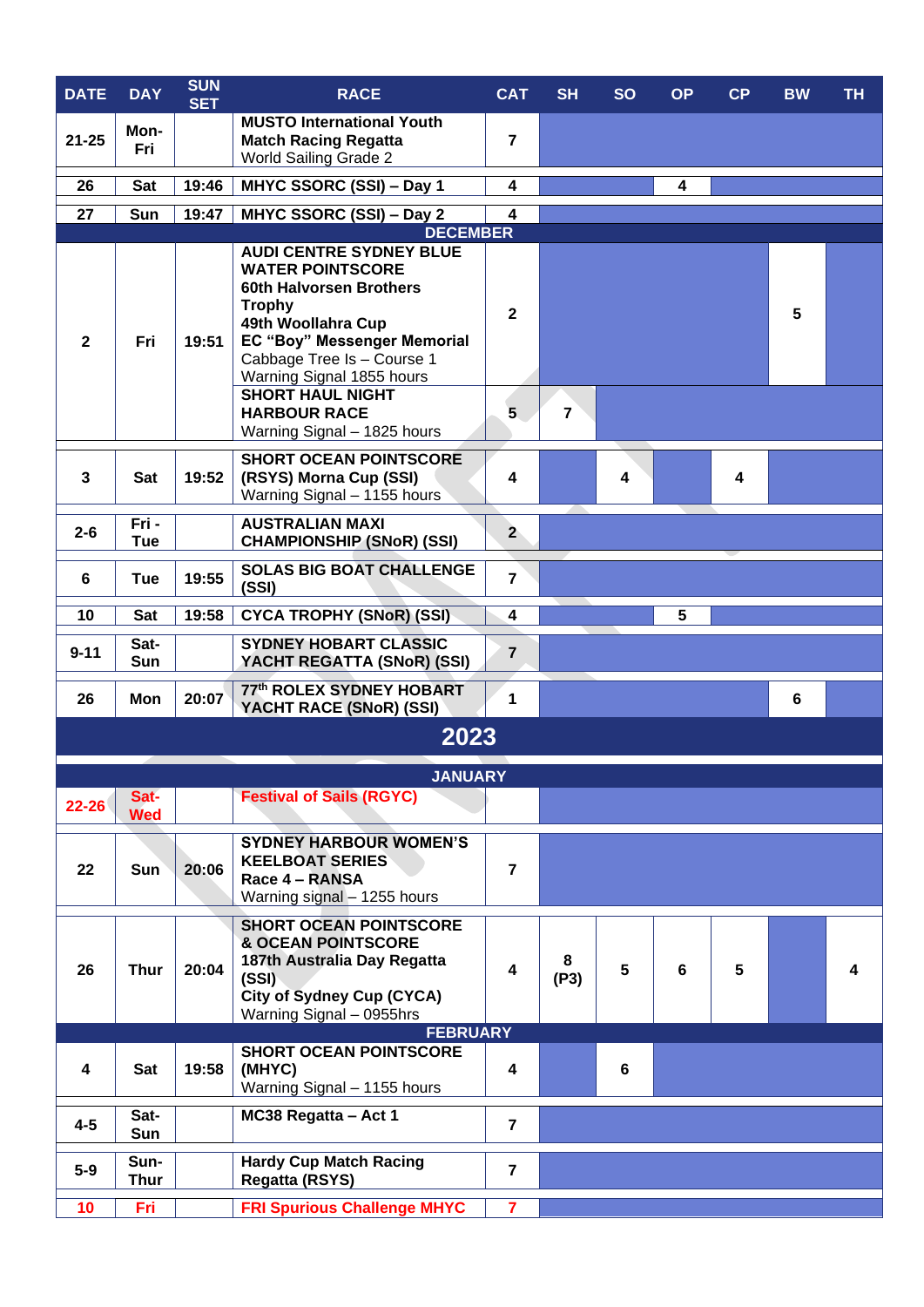| <b>DATE</b> | <b>DAY</b>  | <b>SUN</b><br><b>SET</b> | <b>RACE</b>                                                                                                                                               | <b>CAT</b>        | <b>SH</b> | <b>SO</b>      | <b>OP</b>      | CP | <b>BW</b> | <b>TH</b> |
|-------------|-------------|--------------------------|-----------------------------------------------------------------------------------------------------------------------------------------------------------|-------------------|-----------|----------------|----------------|----|-----------|-----------|
| 11          | Sat         | 19:52                    | <b>OCEAN POINTSCORE</b><br>Port Hacking Race - Course 3<br>Warning Signal - 0955 hours                                                                    | 4                 |           |                | $\overline{7}$ | 6  |           |           |
| $11 - 12$   | Sat-<br>Sun |                          | <b>Pittwater Regatta</b>                                                                                                                                  | 4                 |           |                |                |    |           |           |
| 12          | Sun         | 19:51                    | <b>RANSA Regatta</b>                                                                                                                                      | $\overline{7}$    |           |                |                |    |           |           |
| 18          | Sat         | 19:45                    | <b>SHORT OCEAN POINTSCORE</b><br>(RSYS) Milson Memorial Cup<br>(SSI)<br>Warning Signal - 1155 hours<br><b>TWO HANDED POINTSCORE</b>                       | 4                 |           | $\overline{7}$ |                |    |           |           |
|             |             |                          | Shellharbour Race - Course 4<br>Warning Signal 0955hrs<br><b>SHORT HAUL RACE</b><br>Sydney to Pittwater - Course 9<br>Warning Signal - 1055 hours         | $\mathbf{2}$<br>4 | 9<br>(P4) |                |                |    |           | 5         |
| 19          | Sun         | 19:44                    | <b>SHORT HAUL RACE</b><br>Pittwater to Sydney - Course 10<br>Warning Signal - 1055 hours                                                                  | 4                 | (P5)      |                |                |    |           |           |
| 24          | Fri         | 19:38                    | <b>SCA (NSW) Sailing Day</b>                                                                                                                              | $\overline{7}$    |           |                |                |    |           |           |
| 25          | Sat         | 19:36                    | <b>OCEAN POINTSCORE</b><br>Lion Island Race - Course 2<br>Warning Signal - 0955 hours                                                                     | 4                 |           |                | 8              |    |           |           |
| 26          | Sun         | 19:35                    | <b>SYDNEY HARBOUR WOMEN'S</b><br><b>KEELBOAT SERIES</b><br>Race 4 - RPEYC<br>Warning signal - 1255 hours                                                  | $\overline{7}$    |           |                |                |    |           |           |
| 3           | Fri         | 19:29                    | <b>MARCH</b><br><b>CYCA Ocean Racer of the Year</b><br><b>Awards &amp; Audi Centre Sydney</b><br><b>Blue Water pointscore</b><br>Prizegiving - 1800 hours |                   |           |                |                |    |           |           |
| $4 - 5$     | <b>Mar</b>  |                          | <b>Sydney Harbour Regatta</b><br>(MHYC)                                                                                                                   | 4                 |           |                |                |    |           |           |
| 10          | Fri         | 19:20                    | <b>PIF Regatta</b>                                                                                                                                        | $\overline{7}$    |           |                |                |    |           |           |
| 11          | Sat         | 19:19                    | <b>SHORT OCEAN POINTSCORE</b><br>(MHYC)<br>Warning Signal - 1155 hours                                                                                    | 4                 | 10        | 8              |                |    |           |           |
|             |             |                          | <b>TWO HANDED POINTSCORE</b><br>Newcastle Race - Course 5<br>Warning Signal - 0955hrs                                                                     | $\mathbf{2}$      |           |                |                |    |           | 6         |
| 17          | Fri         | 19:11                    | <b>MONTAGUE ISLAND RACE</b><br>(SNoR) (SSI)                                                                                                               | $\mathbf 2$       |           |                |                |    |           |           |
| 24          | Fri         | 19:01                    | <b>Renewable Energy Cup MHYC</b>                                                                                                                          | $\overline{7}$    |           |                |                |    |           |           |
| 25          | Sat         | 19:00                    | <b>SHORT OCEAN POINTSCORE</b><br>(CYCA)<br>Warning Signal - 1155 hours                                                                                    | 4                 | 11        | 9              |                |    |           |           |
| 26          | Sun         | 18:59                    | <b>SYDNEY HARBOUR WOMEN'S</b><br><b>KEELBOAT SERIES</b><br>Race 5 - MYC Women's<br>Challenge<br>Warning signal - 1255 hours                               | $\overline{7}$    |           |                |                |    |           |           |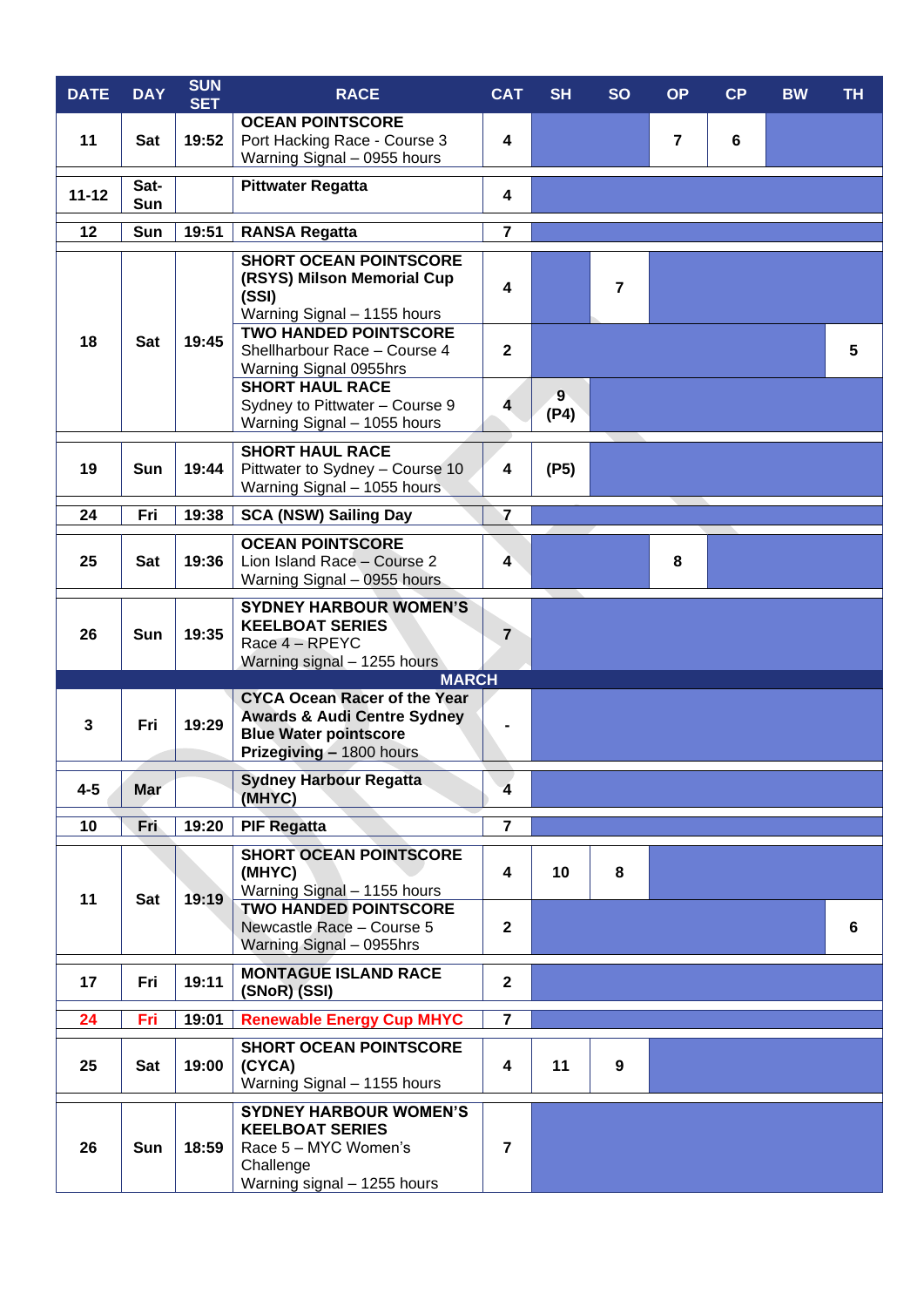| <b>DATE</b> | <b>DAY</b>  | <b>SUN</b><br><b>SET</b> | <b>RACE</b>                                                    | <b>CAT</b> | <b>SH</b> | <b>SO</b> | <b>OP</b> | CP | <b>BW</b> | TH. |
|-------------|-------------|--------------------------|----------------------------------------------------------------|------------|-----------|-----------|-----------|----|-----------|-----|
|             |             |                          | <b>APRIL</b>                                                   |            |           |           |           |    |           |     |
| 31          | Fri         | 18:52                    | <b>Pittwater to Coffs Harbour</b><br><b>Yacht Race (RPAYC)</b> |            |           |           |           |    |           |     |
| 1           | Sat         | 18:51                    | <b>Champion of Champions</b><br>(By Invitation Only)           | 7          |           |           |           |    |           |     |
| 7           | Fri         | 17:49                    | 75 <sup>th</sup> Brisbane to Gladstone<br>Yacht Race (QCYC)    | $3+$       |           |           |           |    |           |     |
| 14          | Fri         |                          | <b>Summer Season Prizegiving -</b><br>1800 hours               |            |           |           |           |    |           |     |
| $15 - 16$   | Sat-<br>Sun |                          | <b>SailFest Newcastle (NCYC)</b>                               | 4          |           |           |           |    |           |     |
| 24-30       | Mon-<br>Sun |                          | <b>Sail Port Stephens (CPSC)</b>                               | 7/4        |           |           |           |    |           |     |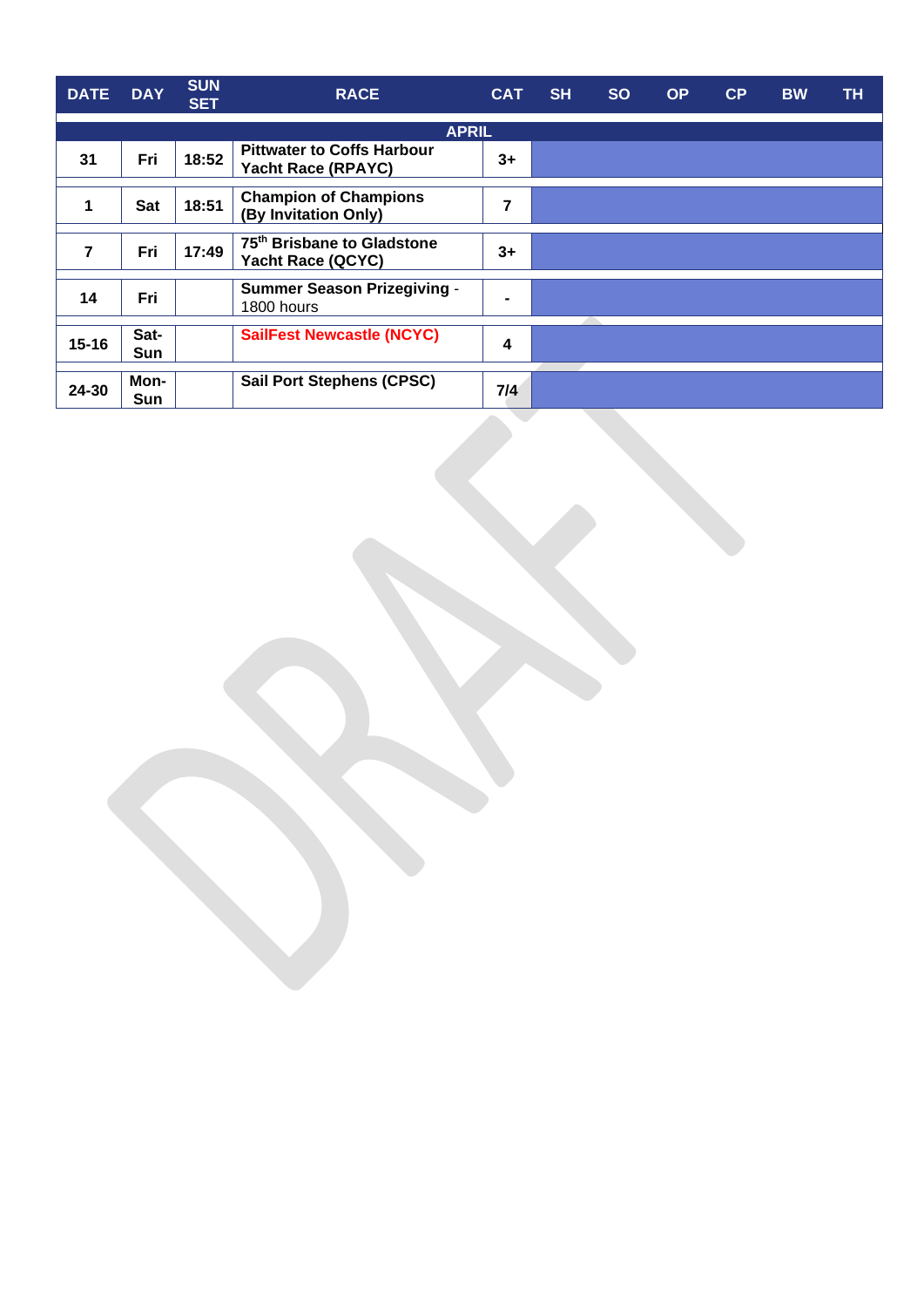## **TWILIGHT RACES 2022-2023**

|                    | <b>MONDAY TWILIGHT SERIES</b> | (SPINNAKER)               |                             | <b>WEDNESDAY TWILIGHT SERIES</b><br>(NON-SPINNAKER) |                    |                   |               |  |
|--------------------|-------------------------------|---------------------------|-----------------------------|-----------------------------------------------------|--------------------|-------------------|---------------|--|
| <b>DATE</b>        | <b>SPR</b><br><b>RACE</b>     | <b>SUM</b><br><b>RACE</b> | <b>START</b><br><b>TIME</b> | <b>SUNSET</b>                                       | <b>DATE</b>        | <b>START TIME</b> | <b>SUNSET</b> |  |
|                    |                               |                           |                             | 2022                                                |                    |                   |               |  |
|                    |                               |                           |                             |                                                     | 5 October          | <b>1730hrs</b>    | 19:00         |  |
| 10 October         |                               |                           | 1730hrs                     | 19:04                                               | 12 October         | 1730hrs           | 19:05         |  |
| 17 October         |                               |                           | 1730hrs                     | 19:09                                               | 19 October         | <b>1730hrs</b>    | 19:11         |  |
| 24 October         | $\mathbf{1}$                  |                           | 1830hrs                     | 19:15                                               | 26 October         | <b>1800hrs</b>    | 19:17         |  |
| 31 October         | $\overline{2}$                |                           | 1830hrs                     | 19:21                                               |                    |                   |               |  |
|                    |                               |                           |                             |                                                     |                    |                   |               |  |
|                    |                               |                           |                             |                                                     | 2 November         | <b>1800hrs</b>    | 19:23         |  |
| <b>7 November</b>  | 3                             |                           | 1830hrs                     | 19:28                                               | 9 November         | <b>1800hrs</b>    | 19:30         |  |
| <b>14 November</b> | $\overline{4}$                |                           | 1830hrs                     | 19:35                                               | <b>16 November</b> | <b>1800hrs</b>    | 19:36         |  |
| 21 November        | 5                             |                           | 1830hrs                     | 19:41                                               | 23 November        | <b>1800hrs</b>    | 19:43         |  |
| 28 November        | 6                             |                           | 1830hrs                     | 19:48                                               | <b>30 November</b> | <b>1800hrs</b>    | 19:50         |  |
|                    |                               |                           |                             | 2023                                                |                    |                   |               |  |
| 16 January         |                               | $\mathbf{1}$              | 1830hrs                     | 20:08                                               |                    |                   |               |  |
| 23 January         |                               | $\overline{2}$            | 1830hrs                     | 20:06                                               | <b>18 January</b>  | <b>1800hrs</b>    | 20:08         |  |
| 30 January         |                               | 3                         | 1830hrs                     | 20:02                                               | 25 January         | 1800hrs           | 20:05         |  |
|                    |                               |                           |                             |                                                     |                    |                   |               |  |
|                    |                               |                           |                             |                                                     | 1 February         | <b>1800hrs</b>    | 20:00         |  |
| <b>6 February</b>  |                               | $\overline{4}$            | 1830hrs                     | 19:56                                               | 8 February         | <b>1800hrs</b>    | 19:55         |  |
| 13 February        |                               | $\overline{5}$            | 1830hrs                     | 19:50                                               | <b>15 February</b> | <b>1800hrs</b>    | 19:48         |  |
| 20 February        |                               | 6                         | 1830hrs                     | 19:42                                               | 22 February        | <b>1800hrs</b>    | 19:40         |  |
| 27 February        |                               | $\overline{7}$            | <b>1830hrs</b>              | 19:34                                               |                    |                   |               |  |
|                    |                               |                           |                             |                                                     |                    |                   |               |  |
|                    |                               |                           |                             |                                                     | 1 March            | <b>1800hrs</b>    | 19:32         |  |
| 6 March            |                               | $\boldsymbol{8}$          | <b>1830hrs</b>              | 19:25                                               | 8 March            | <b>1800hrs</b>    | 19:23         |  |
| 13 March           |                               |                           | 1730hrs                     | 19:16                                               | 15 March           | <b>1730hrs</b>    | 19:14         |  |
| 20 March           |                               |                           | <b>1730hrs</b>              | 19:07                                               | 22 March           | <b>1730hrs</b>    | 19:04         |  |

## NOTE:

MONDAY TWILIGHT RACES SPINNAKERS MAY BE CARRIED.

MONDAY TWILIGHT SERIES WILL INCLUDE A SPRING (SPR) & SUMMER (SUM) POINTSCORE.

WEDNESDAY TWILIGHT RACES ARE ALL NON-SPINNAKER RACES.